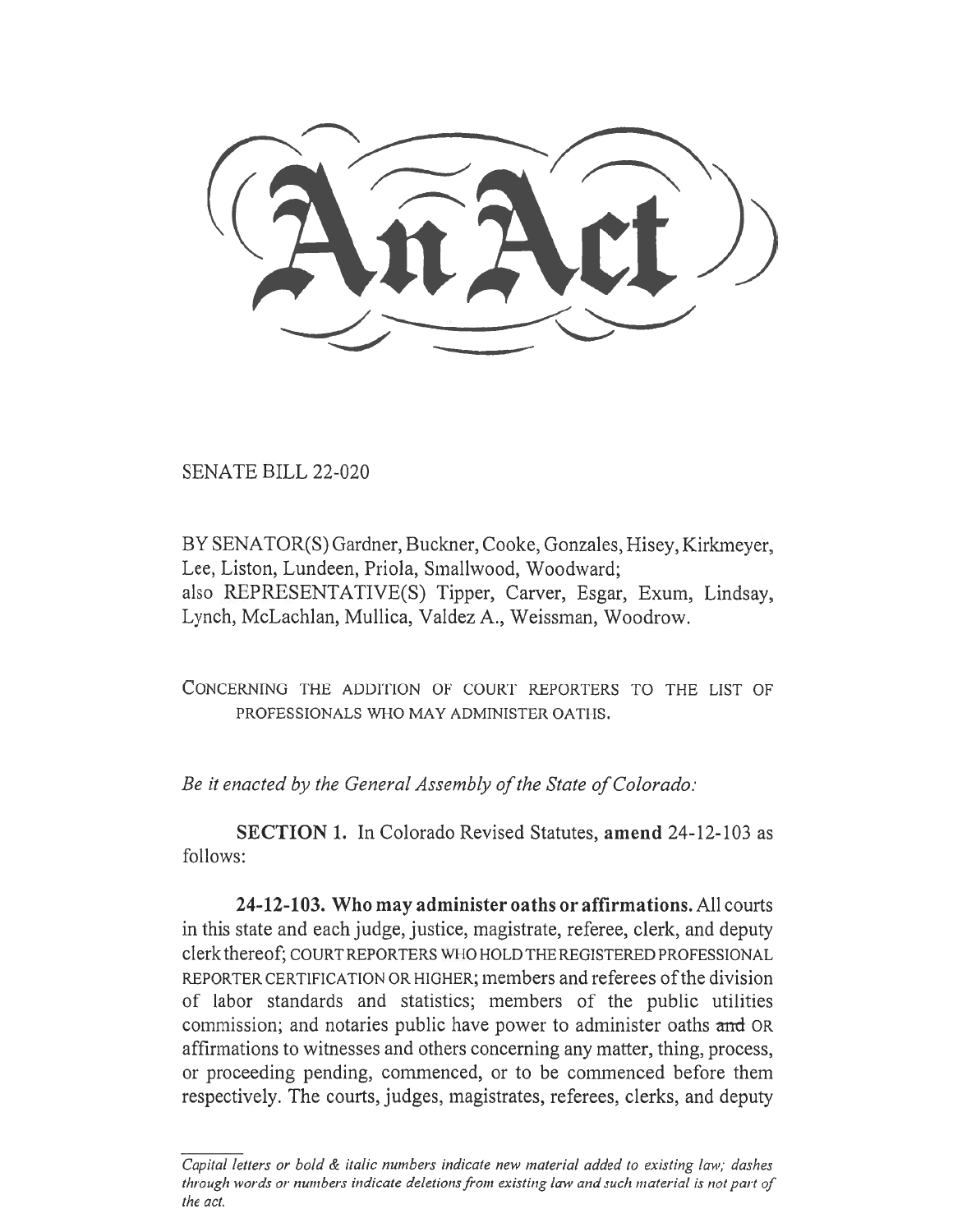clerks within their respective districts or counties; COURT REPORTERS WHO HOLD THE REGISTERED PROFESSIONAL REPORTER CERTIFICATION OR HIGHER; a person designated by the governing body, or any officer thereof; and notaries public within any county of this state have the power to administer all oaths or affirmations of office and other oaths or affirmations required to be taken by any person upon any lawful occasion and to take affidavits and depositions concerning any matter or thing, process, or proceeding pending, commenced, or to be commenced in any court or on any occasion an affidavit or a deposition is authorized or by law required to be taken.

SECTION 2. Safety clause. The general assembly hereby finds,